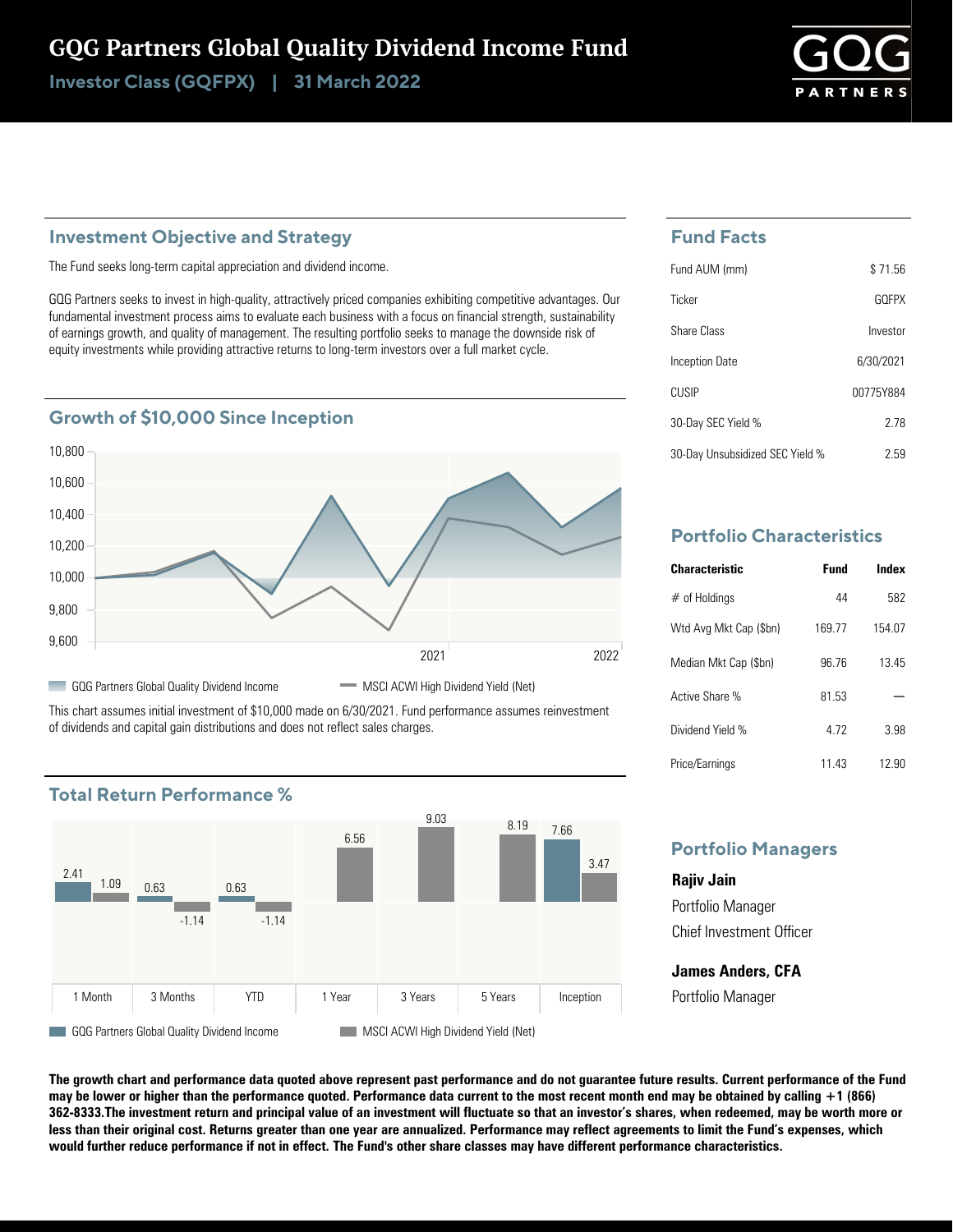## GQG Partners Global Quality Dividend Income Fund

Investor Class (GQFPX) | 31 March 2022

# **PTNEP**

#### **Top 10 Holdings** (% total portfolio)

| Holding                          | Fund |
|----------------------------------|------|
| Petroleo Brasileiro SA Petrobras | 58   |
| Exxon Mobil Corp                 | 4.9  |
| Astra7eneca PLC                  | 4.8  |
| Newmont Corp                     | 41   |
| Enbridge Inc                     | 4.0  |
| Walmart Inc.                     | 3.9  |
| Devon Energy Corp                | 3.9  |
| Altria Group Inc                 | 38   |
| Philip Morris International Inc  | 36   |
| Johnson & Johnson                | 3.5  |
|                                  |      |

#### **Sectors** (% portfolio equity)

| <b>Sector</b>                 | <b>Fund</b> | Index | Under/Over |
|-------------------------------|-------------|-------|------------|
| <b>Communication Services</b> | 1.0         | 5.5   |            |
| <b>Consumer Discretionary</b> | 2.2         | 5.0   |            |
| <b>Consumer Staples</b>       | 19.3        | 17.9  |            |
| Energy                        | 26.1        | 1.1   |            |
| Financials                    | 5.8         | 15.0  |            |
| Healthcare                    | 17.3        | 19.2  |            |
| Industrials                   | 4.8         | 7.5   |            |
| Information Technology        | 17          | 14.1  |            |
| <b>Materials</b>              | 9.7         | 7.7   |            |
| <b>Real Estate</b>            | 0.7         | 0.9   |            |
| Utilities                     | 11.5        | 6.1   |            |

#### **Portfolio Holdings**

Portfolio holdings are subject to change without notice. Cash and cash equivalents represented 6.20% of the total portfolio.

Top ten holdings identified and described do not represent all securities purchased, sold, or recommended for inclusion in the Fund and no assumption should be made that such securities or future recommendations were or will be profitable in the future.

Country allocations reflect the country of risk of the securities in the portfolio as assigned by Morningstar, though GQG's portfolios are constructed based upon GQG's assessment of each issuer's country of risk exposure, which may not be the same as Morningstar's country assignment.

#### **Fund Expense %**

| <b>Net Expense Ratio*</b>  | 1.00 | *GQG Partners is contract  |
|----------------------------|------|----------------------------|
| <b>Gross Expense Ratio</b> | 3.31 | waiving fees until 7/31/20 |

#### ually  $22.$

#### **Morningstar Ratings**

| <b>Period</b> | $\#$ of Stars $\#$ of Funds |     |
|---------------|-----------------------------|-----|
| Overall       |                             | 158 |
| 3 Year        |                             | 158 |
| 5 Year        |                             | 151 |
| 10 Year       |                             | 88  |

As of 3/31/2022. Ratings based on riskadjusted returns for funds in the category US Fund World Large-Stock Value. The information contained herein: (1) is proprietary to Morningstar and/or its content providers; (2) may not be copied or distributed; and (3) is not warranted to be accurate, complete, or timely. Neither Morningstar nor its content providers are responsible for any damages or losses arising from any use of this information. Past performance is no guarantee of future results.

#### **Fund Sector Over Time** (% portfolio equity)



#### **Top 10 Countries** (% portfolio equity)